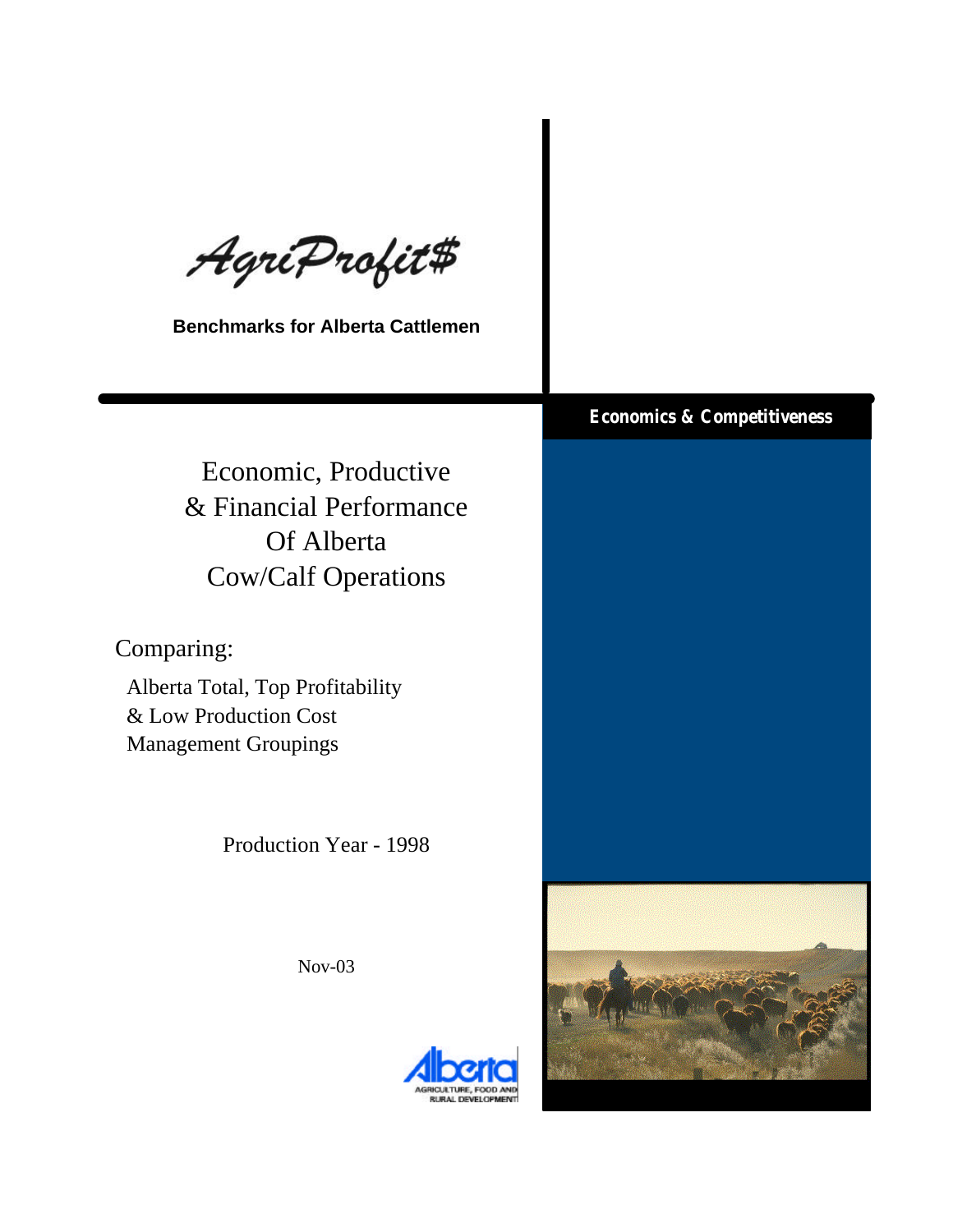#### **Foreword**

This *AgriProfit\$* **Cost & Returns Report**  presents the productive, economic & financial performance of cow/calf producers across Alberta for the 1998 production year.

Field research was undertaken through Alberta Agriculture's *AgriProfit\$* **Business Analysis & Research** program with the cooperation of producers across the Province.

The intent of this report is to benchmark three specific management groupings:

- an "Alberta Total" average including all program participants across the 6 grass type regions.

- an average of the "low cost" herds across the Province. This "**Low Cost**" average includes the lower 1/3rd of producers in the pool as ranked by total costs / lb. of calf weaned\*.

- an average of the "top profit" herds across Alberta. This "**Top R2E**" average includes the upper 1/3rd of producers in the pool as ranked by profitability.\*

The primary value of this report is to enable producers to gauge their productive, economic and financial performance relative to their peers locally and provincially. Benchmark analysis, comparing to one's own detailed cost and returns analysis, is the first critical step in identifying operational strengths and weaknesses in a cow/calf operation.



The map above illustrates the location of each grass type region within Alberta. This package only reports the results of aggregated provincial groupings. If you are interested in obtaining information on specific regions, please contact the Economics Unit at:

J.G. O'Donoghue Building #302, 7000 - 113 Street Edmonton, Alberta T6H 5T6

Tel: (780) 422-3771 Fax: (780) 427-5220

\* For this analysis, return to equity (R2E) per lb. weaned & total production cost (TPC) per lb. weaned were the primary criteria for identifying the top management herd groupings. It should be noted, however, that there are several other factors that may contribute to the success of a cow/calf operation.

**\*\*Note**: The regional and top management groups provided sufficient observations to develop the farm financial benchmarks … only these are used to develop the farm level financial performance indicators. Enterprise productive & economic information is developed based upon the whole regional sample.

Dale A. Kaliel Brian Perillat Sr. Economist: Production Economics Production Economist: Livestock & Forages

> Alberta Agriculture, Food & Rural Development November-03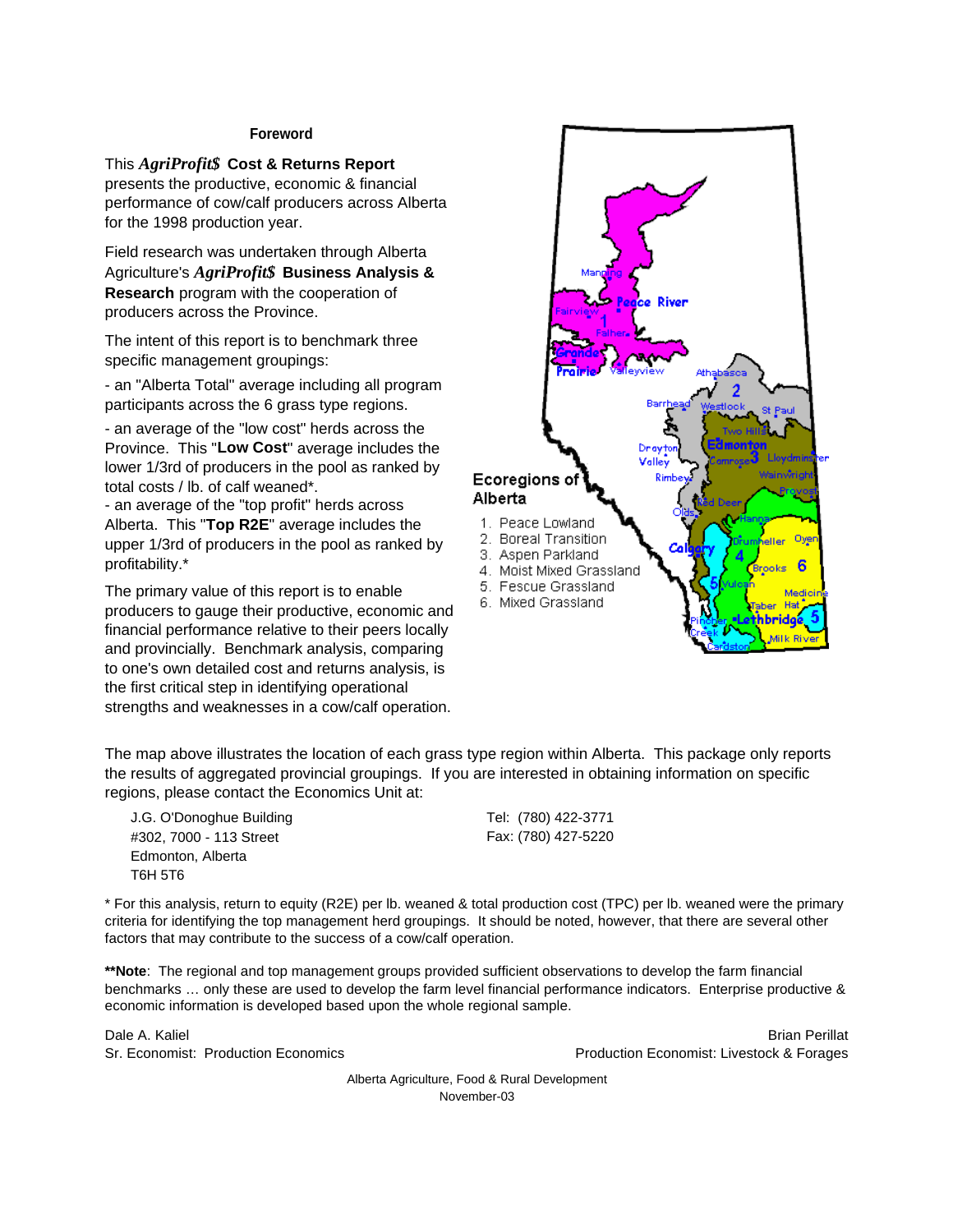AgriProfit#

**Economic & Physical Performance Comparisons Benchmark Comparables: Alberta Total; Top Profit; Low Cost Groups Enterprise Type: Weaned-Calf**

**Economic Performance Indicators:**

|                                          |              | <i><b>S</b> / Lb. Weaned</i> |             |  |  |
|------------------------------------------|--------------|------------------------------|-------------|--|--|
|                                          | Alberta      | <b>Top</b>                   | Low         |  |  |
|                                          | <b>Total</b> | R2E                          | <b>Cost</b> |  |  |
| <b>Production Stock Sales</b>            | 0.994        | 0.941                        | 0.950       |  |  |
| <b>Value of Production</b>               | 1.101        | 1.184                        | 1.071       |  |  |
| <b>Winter Feed Costs</b>                 | 0.451        | 0.359                        | 0.382       |  |  |
| <b>Bedding Costs</b>                     | 0.030        | 0.038                        | 0.032       |  |  |
| <b>Pasture Costs</b>                     | 0.213        | 0.184                        | 0.173       |  |  |
| <b>Labour Costs</b>                      | 0.185        | 0.161                        | 0.149       |  |  |
| <b>Other Variable Costs</b>              | 0.202        | 0.149                        | 0.142       |  |  |
| Depreciation & Capital Lease Payments    | 0.081        | 0.072                        | 0.059       |  |  |
| <b>Other Fixed Costs</b>                 | 0.069        | 0.046                        | 0.036       |  |  |
| <b>Total Cash Costs</b>                  | 1.018        | 0.805                        | 0.802       |  |  |
| <b>Total Production Costs</b>            | 1.230        | 1.009                        | 0.973       |  |  |
| <b>Contribution Margin</b>               | 0.021        | 0.293                        | 0.194       |  |  |
| <b>Gross Margin</b>                      | 0.083        | 0.378                        | 0.269       |  |  |
| <b>Return to Investment</b>              | (0.106)      | 0.201                        | 0.117       |  |  |
| <b>Return to Equity &amp; Management</b> | (0.129)      | 0.174                        | 0.098       |  |  |
| Total Investment (\$ / cow wintered)     | 1,715        | 1,683                        | 1,607       |  |  |

### **Physical Performance Indicators:**

|                              | <b>Alberta</b> | Top   | Low         |                            | <b>Alberta</b> | <b>Top</b> | Low         |
|------------------------------|----------------|-------|-------------|----------------------------|----------------|------------|-------------|
|                              | <b>Total</b>   | R2E   | <b>Cost</b> |                            | <b>Total</b>   | R2E        | <b>Cost</b> |
| Conception Rate (%)          | 88.7           | 90.5  | 91.5        | Cows Wintered              | 157.3          | 165.1      | 170.0       |
| Calving Rate (%)             | 97.8           | 98.1  | 98.6        | Cows per Bull              | 25.7           | 27.5       | 27.2        |
| Weaning Rate (%)             | 97.9           | 97.6  | 97.0        | Labour Hours per Cow       | 8.9            | 8.1        | 8.0         |
| Calf Crop $(\%)$             | 83.7           | 87.1  | 87.3        | <b>AUM's/Cow Wintered</b>  | 6.9            | 7.1        | 6.5         |
| % Calved - 1st 2 Cycles      | 81.6           | 79.1  | 80.5        | <b>Feeding Season Days</b> | 166.7          | 171.3      | 174.7       |
| Lbs. Weaned/Cow Exposed      | 450.9          | 503.4 | 490.3       | Tonnes Fed per Cow         |                |            |             |
| Lbs. Weaned/Cow Wintered     | 507.1          | 524.5 | 560.9       | - as-fed                   | 4.2            | 4.0        | 4.3         |
| Wean Wt as a % of Cow Wt.    | 43.0           | 45.0  | 43.9        | - dry matter               |                |            |             |
| Weight per Day of Age (lbs.) | 2.70           | 2.72  | 2.79        |                            |                |            |             |

|                                  | <b>Alberta</b> | <b>Top</b> | Low         |
|----------------------------------|----------------|------------|-------------|
|                                  | <b>Total</b>   | R2E        | <b>Cost</b> |
| <b>G</b> rowth (weaning weight)  | 540.9          | 577.9      | 561.5       |
| <b>O</b> pen Cows $(\%)$         | 12.3           | 8.3        | 8.1         |
| L ength of Calving Period        | 100.8          | 87.6       | 92.9        |
| <b>D</b> eath Loss of Calves (%) | 20             |            | 2.2         |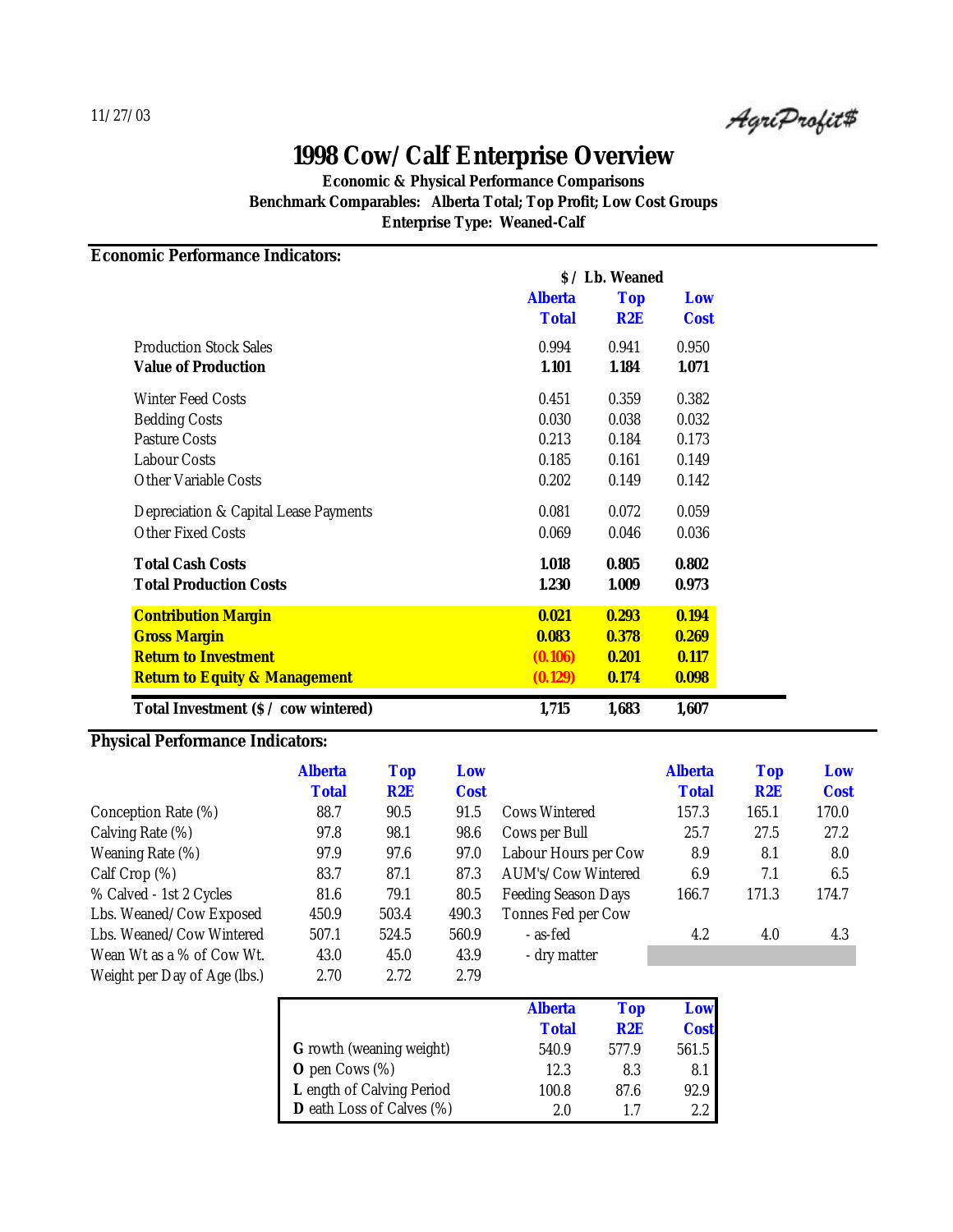AgriProfit#

**Economic & Financial Performance Comparisons Benchmark Comparables: Alberta Total; Top Profit; Low Cost Groups Enterprise Type: Weaned-Calf**

### **Economic Performance Indicators:**

|                                          | <i><b>S / Cow Wintered</b></i> |               |             |
|------------------------------------------|--------------------------------|---------------|-------------|
|                                          | <b>Alberta</b>                 | <b>Top</b>    | Low         |
|                                          | <b>Total</b>                   | R2E           | <b>Cost</b> |
| <b>Production Stock Sales</b>            | 504.21                         | 493.36        | 532.94      |
| <b>Value of Production</b>               | 558.49                         | 620.73        | 600.81      |
| <b>Winter Feed Costs</b>                 | 228.58                         | 188.52        | 214.02      |
| <b>Bedding Costs</b>                     | 15.31                          | 19.82         | 17.91       |
| <b>Pasture Costs</b>                     | 107.88                         | 96.36         | 96.75       |
| <b>Labour Costs</b>                      | 93.66                          | 84.46         | 83.85       |
| <b>Other Variable Costs</b>              | 102.33                         | 78.16         | 79.62       |
| Depreciation & Capital Lease Payments    | 41.25                          | 37.70         | 33.28       |
| <b>Other Fixed Costs</b>                 | 34.90                          | 24.26         | 20.31       |
| <b>Total Cash Costs</b>                  | 516.40                         | 422.42        | 449.74      |
| <b>Total Production Costs</b>            | 623.91                         | 529.28        | 545.73      |
| <b>Contribution Margin</b>               | <b>10.73</b>                   | 153.41        | 108.67      |
| <b>Gross Margin</b>                      | 42.09                          | <b>198.31</b> | 151.08      |
| <b>Return to Investment</b>              | (53.74)                        | 105.68        | 65.81       |
| <b>Return to Equity &amp; Management</b> | (65.41)                        | 91.45         | 55.09       |

#### **Farm Financial Performance Indicators:**

| <b>ROAD</b> to Profitability      | <b>Alberta</b> | <b>Top</b> | Low         |                                                                                            |
|-----------------------------------|----------------|------------|-------------|--------------------------------------------------------------------------------------------|
|                                   | <b>Total</b>   | R2E        | <b>Cost</b> |                                                                                            |
| <b>Risk (Debt to Asset Ratio)</b> | 0.19           | 0.19       | 0.22        | $=$ Total Liabilites / Total Assets                                                        |
| <b>Operating Expense Ratio</b>    | 0.63           | 0.61       | 0.65        | $=$ Operating Expenses / Value of Production                                               |
| <b>Asset Return</b>               | 0.02           | 0.04       | 0.03        | $=$ Return on Assets / Total Farm Assets                                                   |
| Debt Payout                       | 6.54           | 4.33       | 5.94        | $=$ Total Liabilities / Net Farm Income                                                    |
| to<br><b>Profitability</b>        | 43,621.44      | 72.508.66  | 60.309.35   | $=$ Net Farm Income                                                                        |
| The "3-C's"                       |                |            |             |                                                                                            |
| <b>Current Ratio</b>              | 2.18           | 2.28       | 1.89        | $=$ Current Assets / Current Liabilities                                                   |
| Calif. Working Cap. Ratio         | 0.57           | 0.63       | 0.50        | $=$ Working Capital / Total Expenses                                                       |
| <b>Capital Turnover Rato</b>      | 0.16           | 0.20       | 0.20        | $=$ Value of Production / Total Farm Assets                                                |
| Farm Size (Acres)                 | 2,539          | 1,952      | 2,543       | $=$ Total Acres in crops, forages & grazing<br>(includes all acres owned, rented & leased) |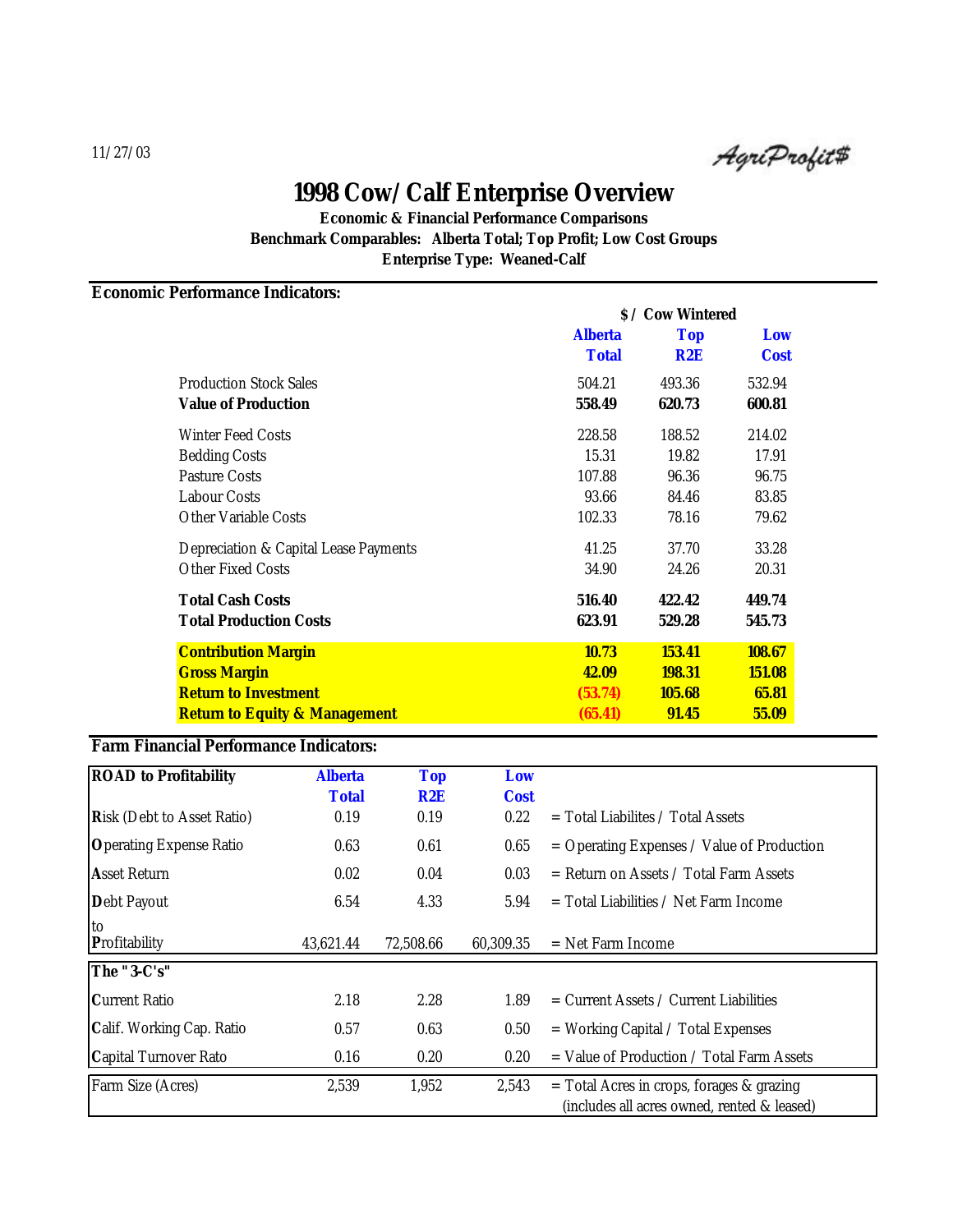AgriProfit\$

**Physical Performance Comparisons**

**Benchmark Comparables: Alberta Total; Top Profit; Low Cost Groups**







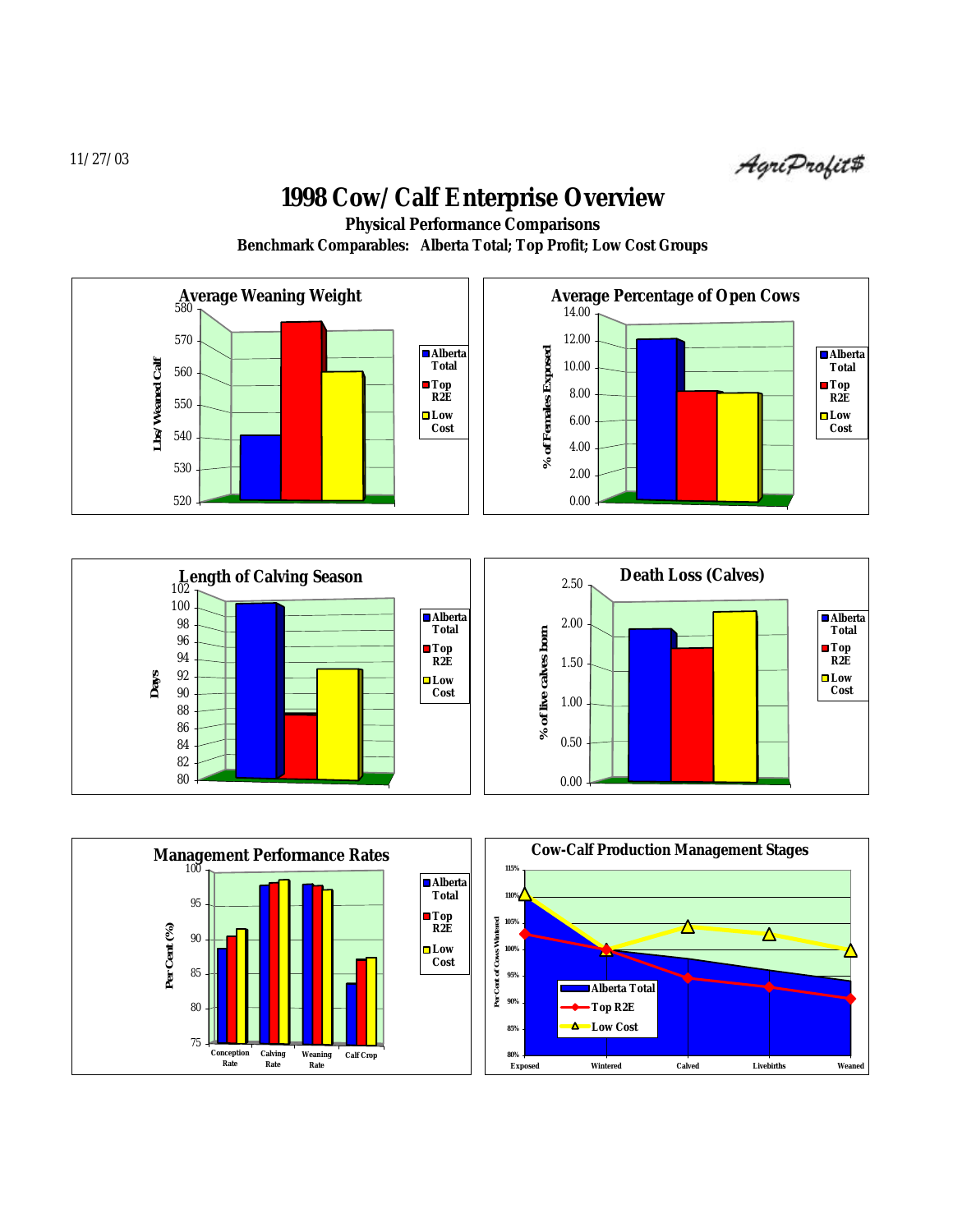AgriProfit#

**Benchmark Comparables: Alberta Total; Top Profit; Low Cost Groups Economic Performance Comparisons**





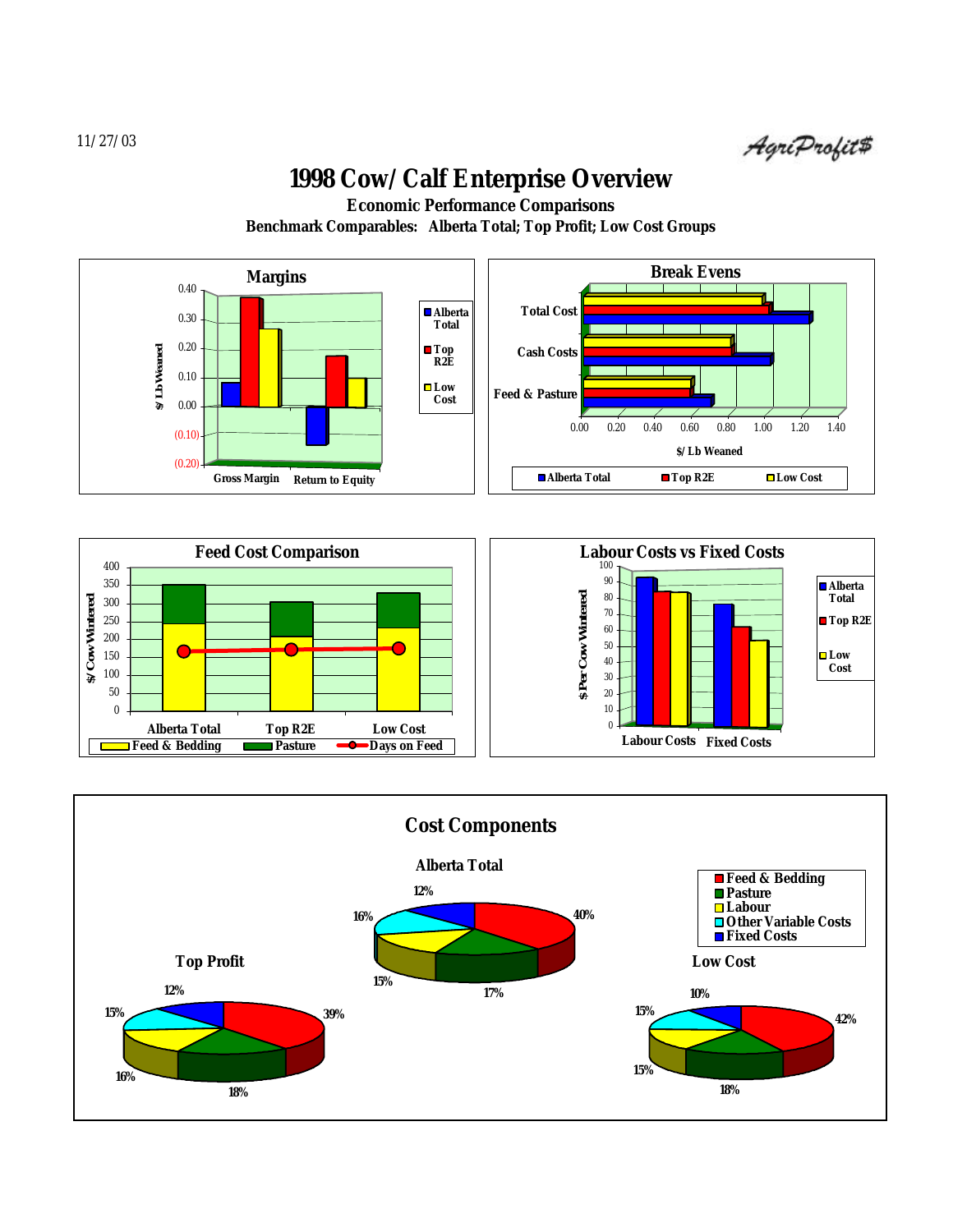AgriProfit#

## **1998 Cow/Calf Enterprise Unit Cost & Returns Detail**

### **Economic Performance Comparisons**

|                                                 | <b>Alberta</b> | Top          | Low         |
|-------------------------------------------------|----------------|--------------|-------------|
|                                                 | <b>Total</b>   | <b>R2E</b>   | <b>Cost</b> |
|                                                 |                | \$/Lb Weaned |             |
| (A)                                             |                |              |             |
| <b>Weaned Calves</b><br>1.                      | 0.94           | 0.93         | 0.94        |
| 2.<br><b>Feeder Calves</b>                      | 0.05           | 0.01         | 0.01        |
| 3.<br><b>Slaughter Cattle</b>                   | 0.01           | 0.00         | 0.00        |
| <b>Purebred Calves</b><br>4.                    | 0.00           | 0.00         | 0.00        |
| <b>Baby Calves</b><br>5.                        | 0.00           | 0.00         | 0.00        |
| <b>Cull Cows/Open Heifers</b><br>6.             | 0.24           | 0.20         | 0.22        |
| 7 <sub>1</sub><br><b>Bulls</b>                  | 0.02           | 0.02         | 0.02        |
| 8.<br><b>Bred Cows/Bred Heifers</b>             | 0.05           | 0.04         | 0.07        |
| 9. Miscellaneous Receipts                       | 0.01           | 0.02         | 0.01        |
| 10. Government Programs                         | 0.00           | 0.00         | 0.00        |
| 11. Inventory Adjustment                        | 0.02           | 0.09         | 0.10        |
| 12. Less: Cattle Purchases                      | 0.24           | 0.13         | 0.30        |
| <b>Value of Production</b>                      | 1.10           | 1.18         | 1.07        |
| (B)                                             |                |              |             |
| <b>Winter Feed</b><br>1.                        | 0.45           | 0.36         | 0.38        |
| 2.<br>Bedding                                   | 0.03           | 0.04         | 0.03        |
| 3.<br>Pasture                                   | 0.21           | 0.18         | 0.17        |
| Veterinary & Medicine<br>4.                     | 0.04           | 0.03         | 0.03        |
| <b>Breeding Fees/Bull Rental</b><br>5.          | 0.00           | 0.00         | 0.00        |
| 6.<br><b>Trucking &amp; Marketing Charges</b>   | 0.03           | 0.02         | 0.03        |
| 7.<br>Fuel                                      | 0.02           | 0.02         | 0.02        |
| Repairs - Machine<br>8.                         | 0.03           | 0.02         | 0.01        |
| Repairs - Corrals & Buildings<br>9.             | 0.02           | 0.01         | 0.01        |
| 10. Utilities & Miscellaneous Expenses          | 0.05           | 0.03         | 0.03        |
| 11. Custom Work & Specialized Labour            | 0.01           | 0.01         | 0.01        |
| 12. Operating Interest Paid                     | 0.01           | 0.01         | 0.00        |
| 13. Paid Labour & Benefits                      | 0.05           | 0.03         | 0.04        |
| 14. Unpaid Labour                               | 0.13           | 0.13         | 0.11        |
| <b>Variable Costs</b>                           | 1.08           | 0.89         | 0.88        |
| (C)                                             |                |              |             |
| <b>Share/Lease Cattle Payments</b><br>1.        | 0.03           | 0.01         | 0.01        |
| 2. Taxes, Water Rates, Lic. & Insurance         | 0.02           | 0.01         | 0.01        |
| 3. Equipment & Building a) Depreciation         | 0.08           | 0.07         | 0.06        |
| b) Lease Payments                               | 0.00           | 0.00         | 0.00        |
| 4. Paid Capital Interest                        | 0.02           | 0.03         | 0.02        |
| <b>Total Capital Costs</b>                      | 0.15           | 0.12         | 0.10        |
|                                                 |                |              |             |
| <b>Cash Costs</b><br>(B+C-B14-C3)<br>(D)        | 1.02           | 0.81         | 0.80        |
| <b>Total Production Costs</b><br>(E)<br>$(B+C)$ | 1.23           | 1.01         | 0.97        |
|                                                 |                |              |             |
| (F)<br><b>Gross Margin</b><br>$(A-D)$           | 0.08           | 0.38         | 0.27        |
| <b>Return to Unpaid Labour</b><br>$(A-D+B14)$   | 0.00           | 0.31         | 0.21        |
| <b>Return to Investment</b><br>(A-E+C4)         | (0.11)         | 0.20         | 0.12        |
| <b>Return to Equity</b><br>(A-E)                | (0.13)         | 0.17         | 0.10        |
|                                                 |                |              |             |
| <b>Total Investment</b>                         | 3.38           | 3.21         | 2.87        |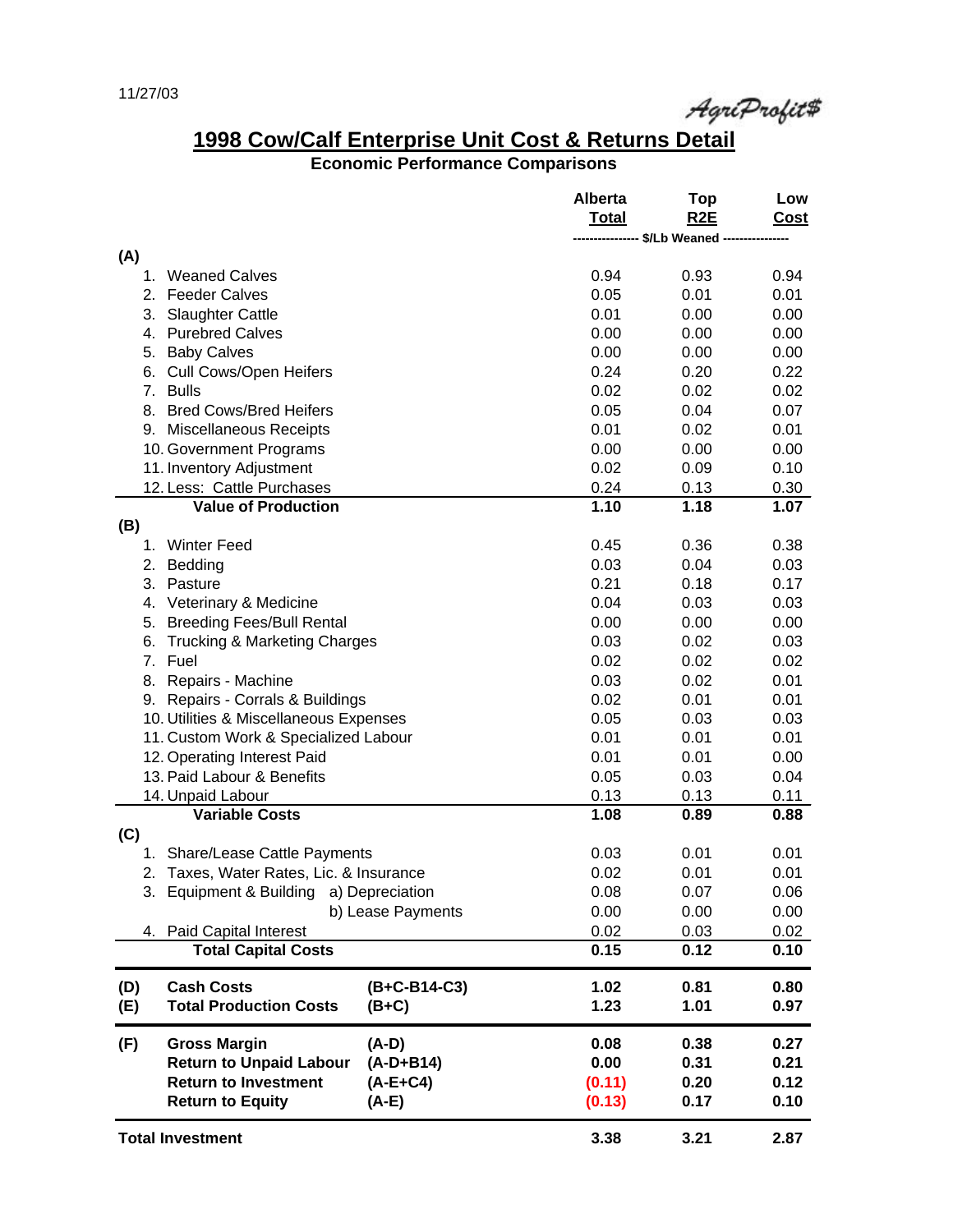AgriProfit#

# **1998 Cow/Calf Enterprise Unit Cost & Returns Detail**

## **Economic Performance Comparisons**

|                                        |                                         |                   | <b>Alberta</b> | Top                               | Low      |
|----------------------------------------|-----------------------------------------|-------------------|----------------|-----------------------------------|----------|
|                                        |                                         |                   | <b>Total</b>   | R <sub>2</sub> E                  | Cost     |
|                                        |                                         |                   |                | -------- \$/Cow Wintered -------- |          |
| (A)                                    |                                         |                   |                |                                   |          |
|                                        | 1. Weaned Calves                        |                   | 477.27         | 486.18                            | 524.86   |
|                                        | 2. Feeder Calves                        |                   | 23.75          | 7.17                              | 8.08     |
| 3.                                     | <b>Slaughter Cattle</b>                 |                   | 3.00           | 0.00                              | 0.00     |
|                                        | 4. Purebred Calves                      |                   | 0.00           | 0.00                              | 0.00     |
|                                        | 5. Baby Calves                          |                   | 0.18           | 0.00                              | 0.00     |
| 6.                                     | Cull Cows/Open Heifers                  |                   | 120.58         | 106.88                            | 123.31   |
|                                        | 7. Bulls                                |                   | 11.41          | 10.08                             | 9.26     |
|                                        | 8. Bred Cows/Bred Heifers               |                   | 24.66          | 22.19                             | 41.95    |
|                                        | 9. Miscellaneous Receipts               |                   | 6.12           | 8.40                              | 4.60     |
|                                        | 10. Government Programs                 |                   | 0.95           | 2.55                              | 2.01     |
|                                        | 11. Inventory Adjustment                |                   | 11.14          | 47.59                             | 56.28    |
|                                        | 12. Less: Cattle Purchases              |                   | 120.58         | 70.31                             | 169.55   |
|                                        | <b>Value of Production</b>              |                   | 558.49         | 620.73                            | 600.81   |
| (B)                                    |                                         |                   |                |                                   |          |
| 1.                                     | Winter Feed                             |                   | 228.58         | 188.52                            | 214.02   |
| 2.                                     | Bedding                                 |                   | 15.31          | 19.82                             | 17.91    |
| 3.                                     | Pasture                                 |                   | 107.88         | 96.36                             | 96.75    |
| 4.                                     | Veterinary & Medicine                   |                   | 17.76          | 16.15                             | 15.37    |
|                                        | 5. Breeding Fees/Bull Rental            |                   | 0.86           | 1.58                              | 1.53     |
| 6.                                     | <b>Trucking &amp; Marketing Charges</b> |                   | 16.76          | 11.09                             | 15.75    |
|                                        | 7. Fuel                                 |                   | 12.31          | 10.80                             | 9.38     |
| 8.                                     | Repairs - Machine                       |                   | 14.62          | 9.09                              | 6.57     |
|                                        | 9. Repairs - Corrals & Buildings        | 7.99              | 3.58           | 4.52                              |          |
| 10. Utilities & Miscellaneous Expenses |                                         |                   | 24.05          | 16.38                             | 17.81    |
| 11. Custom Work & Specialized Labour   |                                         |                   | 4.11           | 6.48                              | 6.60     |
|                                        | 12. Operating Interest Paid             |                   | 3.87           | 3.01                              | 2.07     |
|                                        | 13. Paid Labour & Benefits              |                   | 26.85          | 15.23                             | 21.07    |
|                                        |                                         |                   | 66.81          |                                   | 62.78    |
|                                        | 14. Unpaid Labour                       |                   | 547.76         | 69.23                             | 492.14   |
|                                        | <b>Variable Costs</b>                   |                   |                | 467.32                            |          |
| (C)                                    |                                         |                   |                |                                   |          |
|                                        | 1. Share/Lease Cattle Payments          |                   | 15.38          | 4.79                              | 4.65     |
|                                        | 2. Taxes, Water Rates, Lic. & Insurance |                   | 7.85           | 5.25                              | 4.93     |
|                                        | 3. Equipment & Building a) Depreciation |                   | 40.70          | 37.64                             | 33.21    |
|                                        |                                         | b) Lease Payments | 0.55           | 0.06                              | 0.06     |
|                                        | 4. Paid Capital Interest                |                   | 11.67          | 14.23                             | 10.73    |
|                                        | <b>Total Capital Costs</b>              |                   | 76.15          | 61.96                             | 53.59    |
| (D)                                    | <b>Cash Costs</b>                       | (B+C-B14-C3)      | 516.40         | 422.42                            | 449.74   |
| (E)                                    | <b>Total Production Costs</b>           | $(B+C)$           | 623.91         | 529.28                            | 545.73   |
| (F)                                    | <b>Gross Margin</b>                     | $(A-D)$           | 42.09          | 198.31                            | 151.08   |
|                                        | <b>Return to Unpaid Labour</b>          | $(A-D+B14)$       | 1.40           | 160.68                            | 117.87   |
|                                        | <b>Return to Investment</b>             | $(A-E+C4)$        | (53.74)        | 105.68                            | 65.81    |
|                                        |                                         |                   |                |                                   |          |
|                                        | <b>Return to Equity</b>                 | (A-E)             | (65.41)        | 91.45                             | 55.09    |
|                                        | <b>Total Investment</b>                 |                   | 1,715.39       | 1,682.63                          | 1,607.32 |